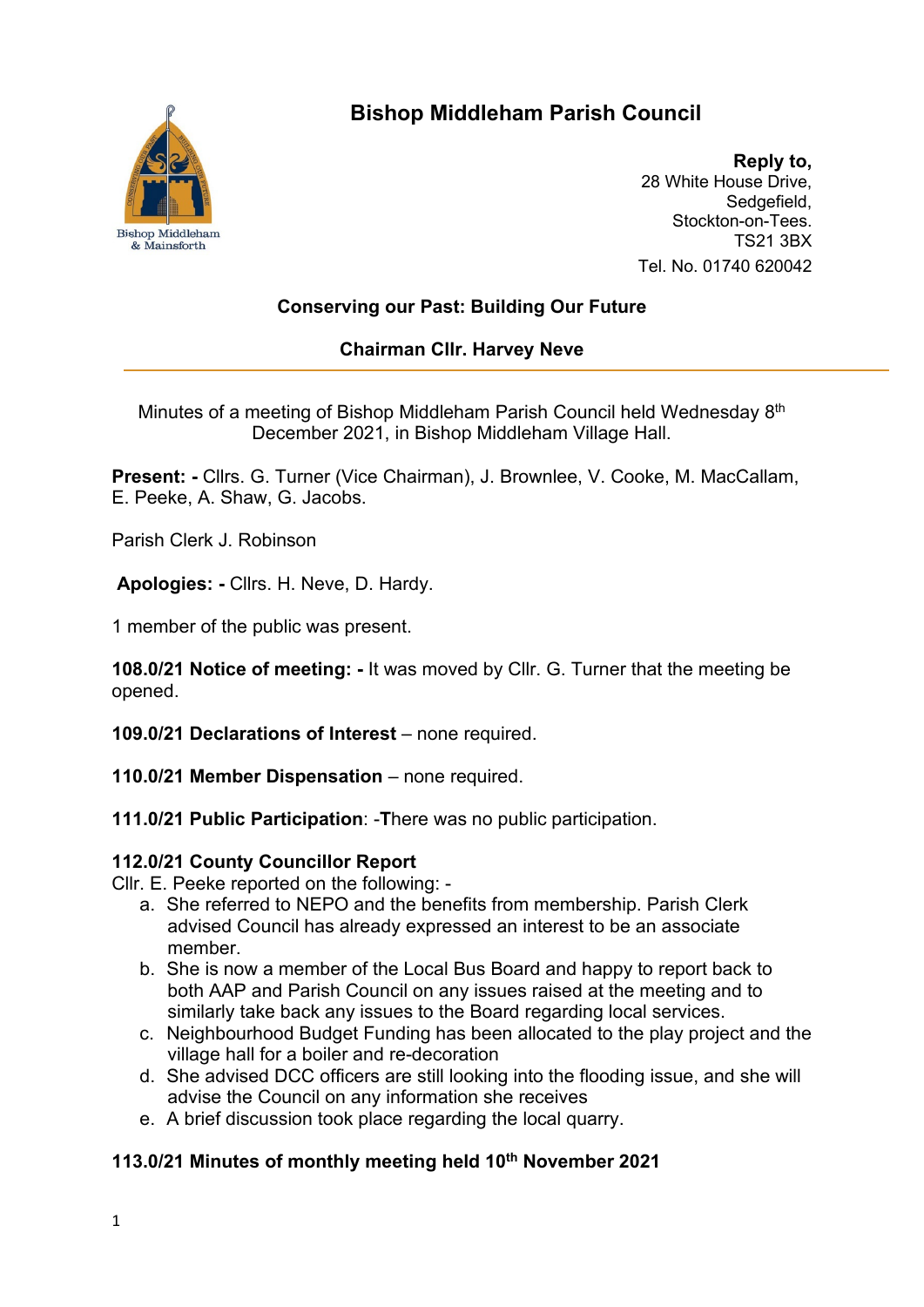**Resolved: -** It was proposed Cllr. M. MacCallam seconded Cllr. G. Turner and carried to adopt the minutes as a true record and endorse recommendations within.

#### **114.0/21 Action Plan**

The following matters were raised: -

- a. Cllr. V.Cooke agreed to chase up the football team to complete grant application form for the January 2022 meeting. It was agreed to agenda each month as a standing issue grant applications by Parish groups
- b. Members noted the Palmer Terrace Planning application had been approved
- c. It was agreed from January environmental issues across the Parish be a standing item on all Council Agendas.
- d. Highways have agreed to attend the February Council meeting to discuss outstanding issues
- e. DCC traffic management have replied regarding the bus stop on Hawthorne Terrace advising they had reviewed the situation in August 2021 and there had been no material change in circumstances for them to alter their decision in respect of this bus stop. It was agreed to write to DCC requesting they meet directly with the resident to discuss the August assessment results. A FOI to be submitted to DCC requesting how many unmarked bus stops there are within the County.
- f. AAP request for update on wildlife area project and the spending of Neighbourhood Budget for 2020/21. Clerk has updated DCC on current situation and the project will commence as soon as practicable.
- g. AAP expression of interest has been submitted.
- h. Cllr. M. MacCallam advised the estimate cost for the Queens Platinum trees will be in the region of £1000. Clerk agreed to apply to DCC for a £250 Tree week grant towards the cost. Cllr. M. MacCallum also advised trial bore holes need to be undertaken on the land at the Brewery Field to ensure it is suitable for the planting. S.E. Landscapes to be asked to undertake this.

#### **115.0/21 Firework Display 2022**

The Clerk advised he had booked Rainbow Fireworks for Friday 4th November 2022 and Turner Fairground rides for the event. The indications are the display will be 10% increase on this year's fee.

#### **116.0/21 Correspondence**

Nil

#### **117.0/21 Christmas events**

It was noted the Carol service/light switch on event had been cancelled on the 5th December due to the inclement weather. It has been rescheduled for Sunday 12<sup>th</sup> December. It was agreed to commence setting up for the event at 2pm and the event to begin 4pm. It was agreed Mrs. Y. Houston be asked to turn on the lights as a thank you and recognition of her 25 years' service to the village hall.

The Clerk advised S.E. Landscapes have advised 10 new light motifs will need to be replaced and DCC are now asking for all lamp posts to be stressed tested and formal application forms to be submitted for each motif. It was agreed to discuss this matter at the January 2022 meeting.

#### **118.0/21 Planning Applications**

No current applications were noted.

.